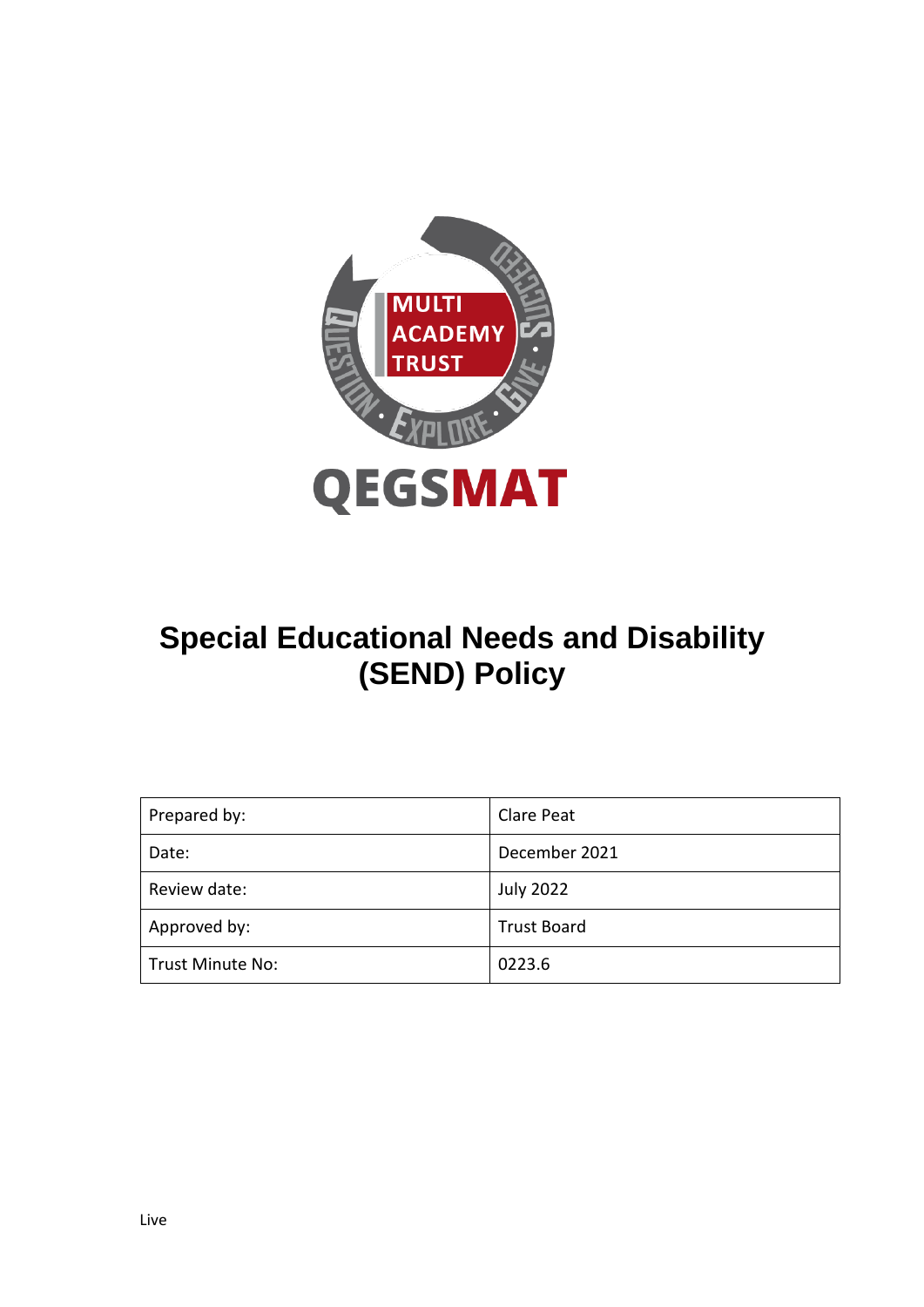### **Contents**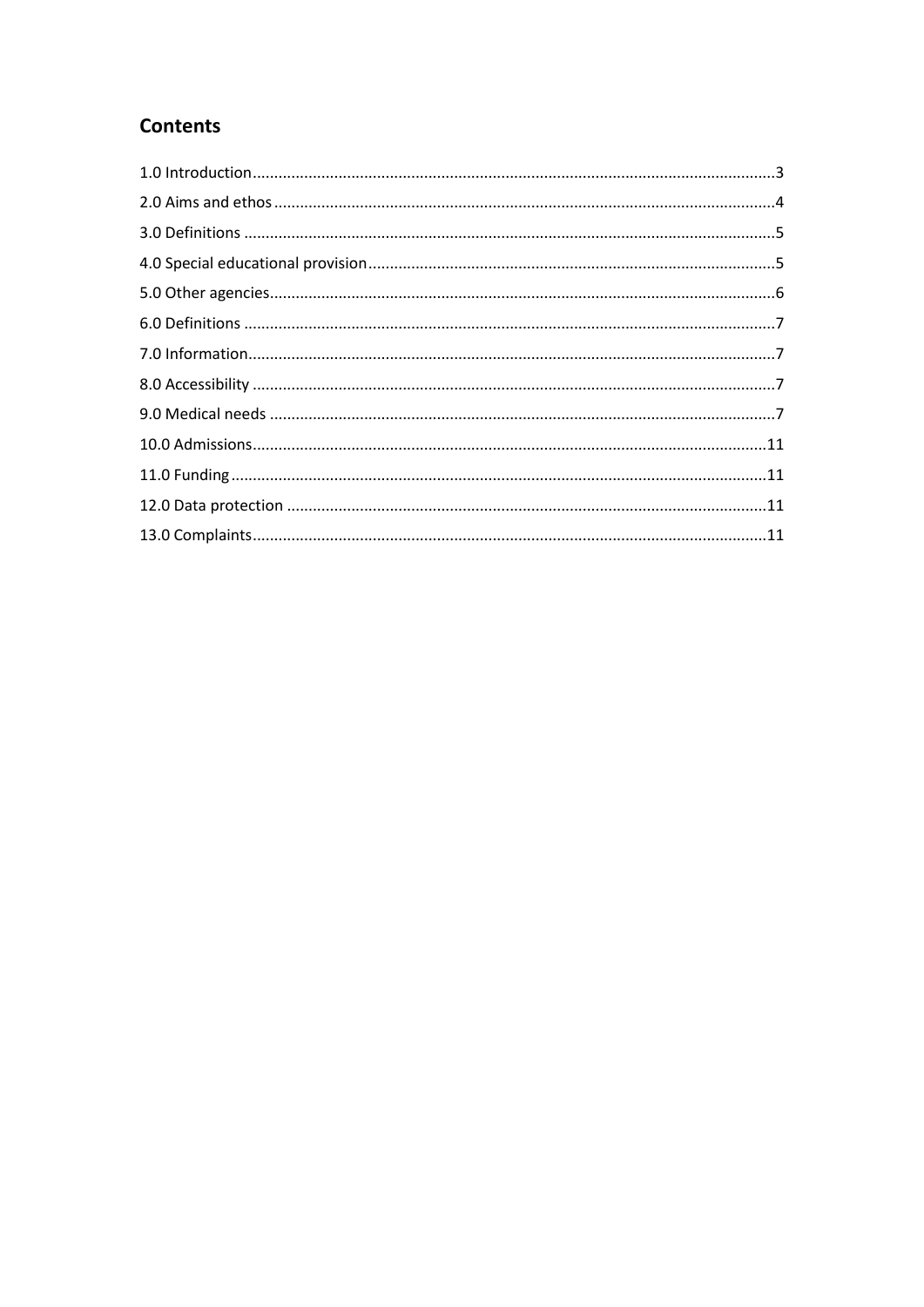### **1.0 Introduction**

This document is a statement of the aims, principles and strategies for supporting children with SEND who attend QEGSMAT schools.

This policy has been reviewed and has been impact assessed in the light of all other Trust policies and the Equality Act 2010.

This policy meets the statutory requirements laid out in the SEND Code of Practice 0-25 (2015) and has been written with reference to the following guidance and documents:

- Disability and Equality Act 2010.
- SEND Code of Practice 0-25 (2015).
- Academies SEND Information Report Regulations.
- Child Protection and Safeguarding Policy.
- Statutory guidance on supporting pupils at academies with medical conditions December 2015.
- Accessibility plan.
- Teachers Standards 2012*.*

SEND is 'when a child or young person has a learning difficultly or disability which calls for special educational provision to be made for them.'

'Where a child or young person is covered by SEN and disability (SEND) legislation, reasonable adjustments and access arrangements should be considered as part of SEN planning and review.' *SEND Code of Practice 0-25 (2015)*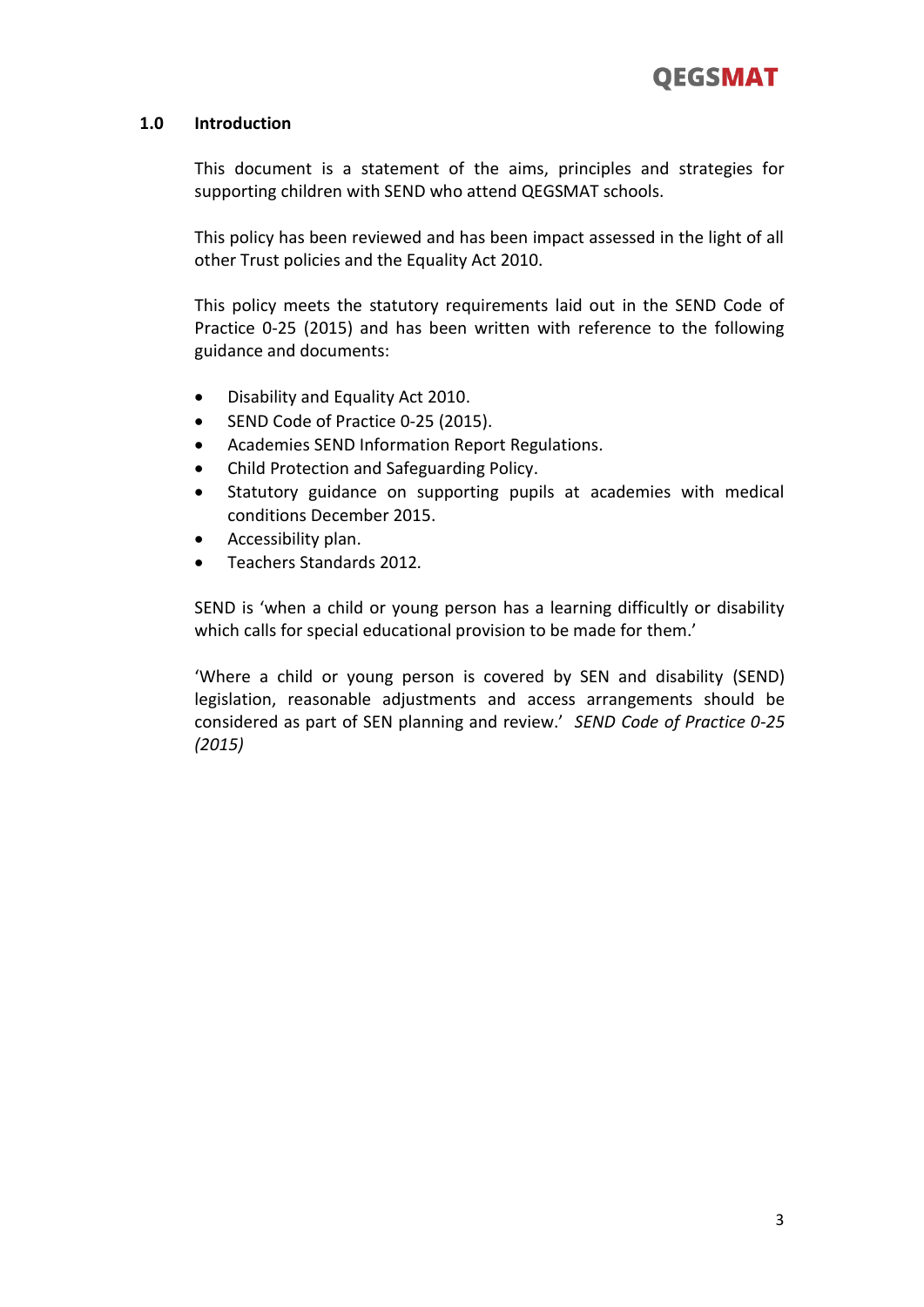### **2.0 Aims and Ethos**

This policy outlines the framework for each school within the Trust to meet its duty, obligation and principal equality values to provide a high-quality education to all of its pupils and students including those with SEND.

Through successful implementation of this policy, the Trust aims to:

- Eliminate discrimination.
- Promote equal opportunities.
- Foster good relationships between pupils/students with SEND and pupils/students without SEND.

QEGSMAT delivers a whole Trust approach to supporting the needs of all children, including those with SEND. Good quality teaching is the first response and a clear focus on outcomes ensures attainment is tracked and reviewed regularly, ensuring any support is identified at the earliest opportunity.

In making provision for children and young people with SEND this policy and the school information report aim to:

- Ensure that all stakeholders, including staff, pupils, students and parents and carers have a clear understanding of the school approach to SEND support and provision.
- Ensure the duties set out in the SEND Code of Practice (2015) and the Equality act (2010) objectives are fully met, enabling those with SEND full accessto the normal activities of the school and the those within the local offer.
- Develop a culture of high aspiration supported by high quality provision to meet individual needs.
- Promote early identification of need and appropriate intervention.
- Focus on outcomes that ensure successful preparation for adulthood.
- Involve children and young people and their parents/carers in the decision making processes.
- Ensure that staff training aligns with the specific expertise and knowledge needed within the school to support the children and young adults with SEND.
- Facilitate collaboration between education, health and social services.
- Establishing effective and early systems in the identification and communication for SEND.
- Taking into account the wishes of the child concerned, in the light of their age and understanding.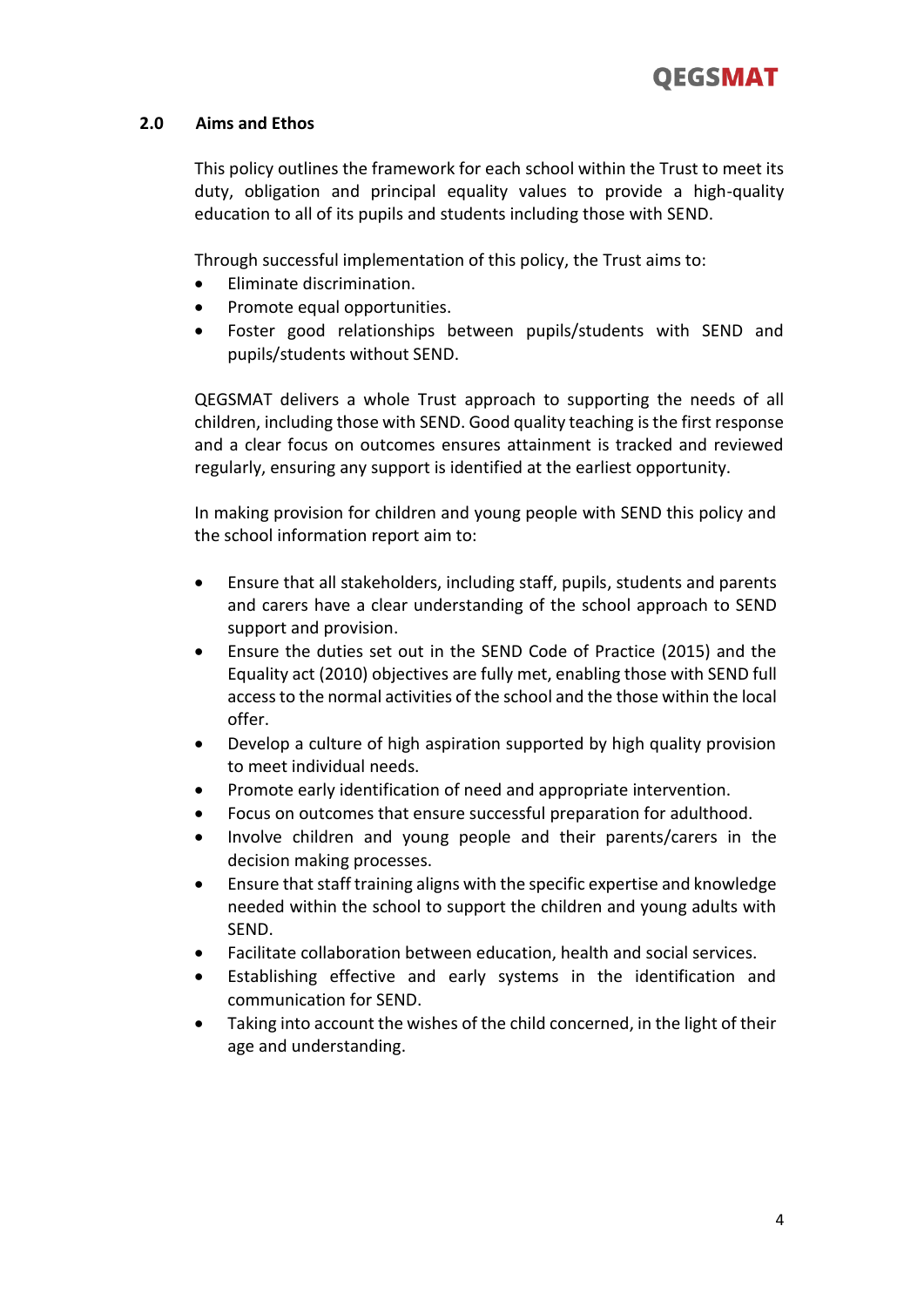### **3.0 Definitions**

### Special Educational Needs Definition:

- A child or young person has special educational needs if he or she has a learning difficulty or disability which calls for special educational provision to be made for them.
- A child of compulsory school age or a young person has a learning difficulty or disability if he or she:
	- o Has a significantly greater difficulty in learning than the majority of children of a similar age or;
	- o Has a disability that prevents or hinders him or her from making use of educational facilities of a kind generally provided for children of the same age in mainstream schools or mainstream post 16 institutions.

### Disability Definition:

A physical or mental impairment which has a substantial and long-term adverse effect on a person's ability to carry out normal day to day activities. This definition includes sensory impairments. Progressive conditions, children with HIV, cancer or multiple sclerosis are protected by the Equality Act from the point of diagnosis. The extension of the disability definition to include issues of mental health and facial disfigurements which highlights the importance of recognising the 'impairment' can only be viewed within the context of its impact.

*SEN Code of Practice January 2015*

### **4.0 Special educational provision**

Special educational provision is educational or training provision that is additional to, or different from, that made generally for other children or young people of the same age by mainstream schools.

The SEND Code of Practice (2015) identifies four broad areas of need:

- Communication and interaction.
	- o For example, Autistic spectrum disorder, Asperger's syndrome, speech and language difficulties.
- Cognition and learning.
	- o For example Dyslexia, Dyscalculia, Dyspraxia.
- Social, emotional and mental health.
	- o For example, attention deficit hyperactivity disorder (ADHD), anxiety, depression.
- Sensory or physical.
	- o For example, visual impairment, hearing impairment, processing difficulties, epilepsy.

In deciding whether to make special educational provision the class teacher and SEND Co will meet to gather evidence from a range of sources and views to agree outcomes and next steps. For children with 'higher needs' outside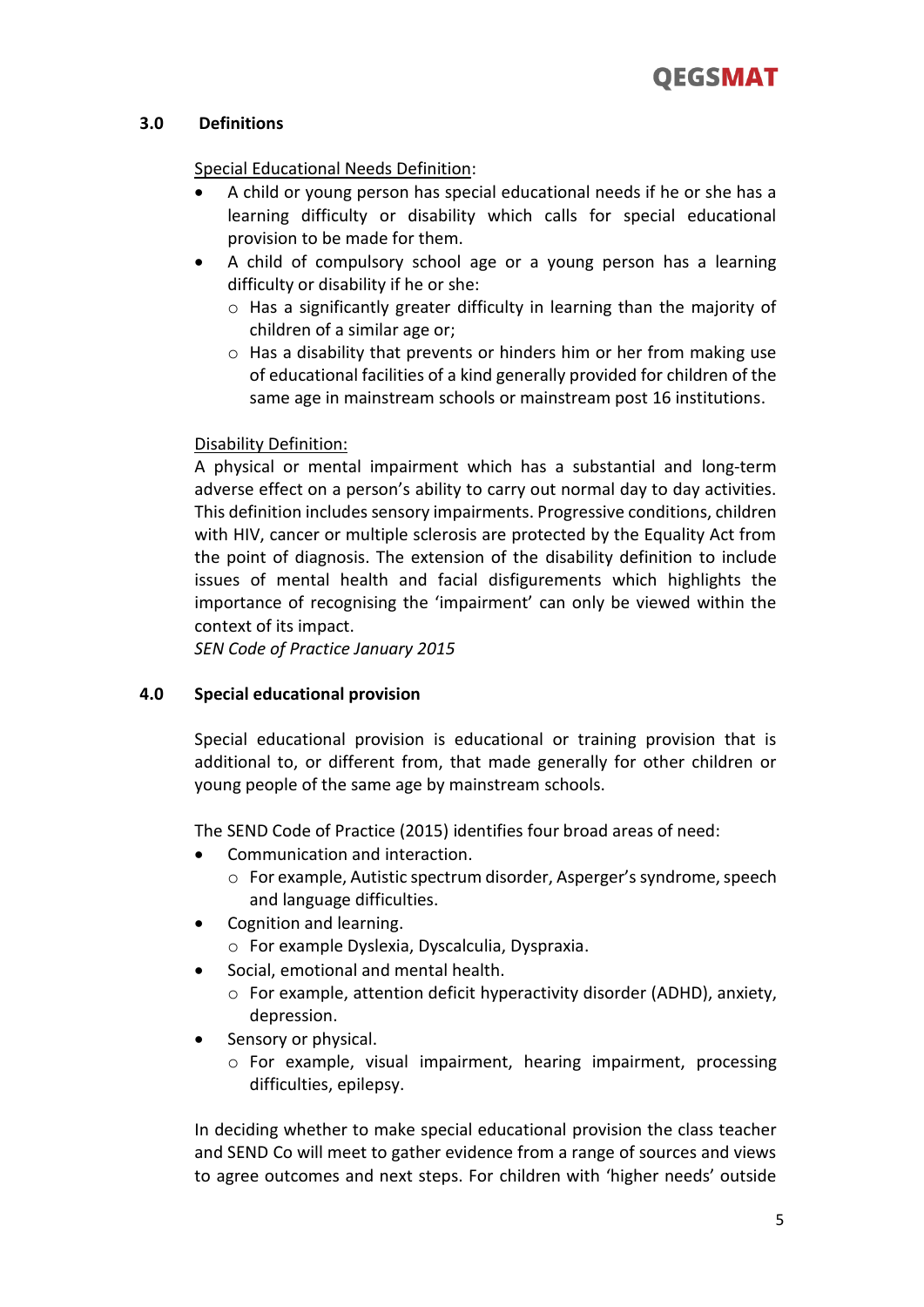agency support and evidence from professionals will be gathered to inform any further actions and improve outcomes. SEND children are supported by a graduated approach in order to help all children who have SEND and their school adopt a graduated response that encompasses an array of strategies, recognising a continuum of SEND.

The following principles, shall be regarded:

- Provision for a child with SEND should match the nature of their needs.
- There should be careful, regular recording of a child's SEND, the action taken and the outcomes.

To ensure that parents/carers, pupils, students and teaching staff are clear about how they will meet the child's needs to reach expected outcomes the school implements the **graduated response** as outlined in the SEND Code of Practice (2015).

**Assess** – the child's needs

- **Plan** with parents/carers the interventions and support to be put in places, as well as the expected impact on progress, development, behaviour, along with a clear date for review.
- **Do** implement interventions with the support of the SEND Co.
- **Review**  the effectiveness of the interventions and make any necessary revisions.

Where it is decided that a child does have SEND the information is included in the school records and parents/carers are informed.

Where a child continues not to make expected progress, despite appropriate interventions having been put in place the school will consider requesting specialist support from external agencies and/or make a referral to the local authority for an education, health and care needs assessment. It is the responsibility of the local authority to take decisions relating to the assessment and content of an Education Health and Care Plan (EHCP). The school will contribute to this process in accordance with the SEND Code of Practice (2015) and statutory framework. Information of this process can be found in the local offer, detailed in the information report.

### **5.0 Other Agencies**

When necessary and following a discussion with parents or carers the SEND Co will engage with specialist external agencies to work with individual children. The SEND CO will liaise with those specialist external agencies to seek support and guidance to meet an individual's needs.

The following are examples of the specialist external agencies with whom the SEND Co regularly liaises with;

Academies Health.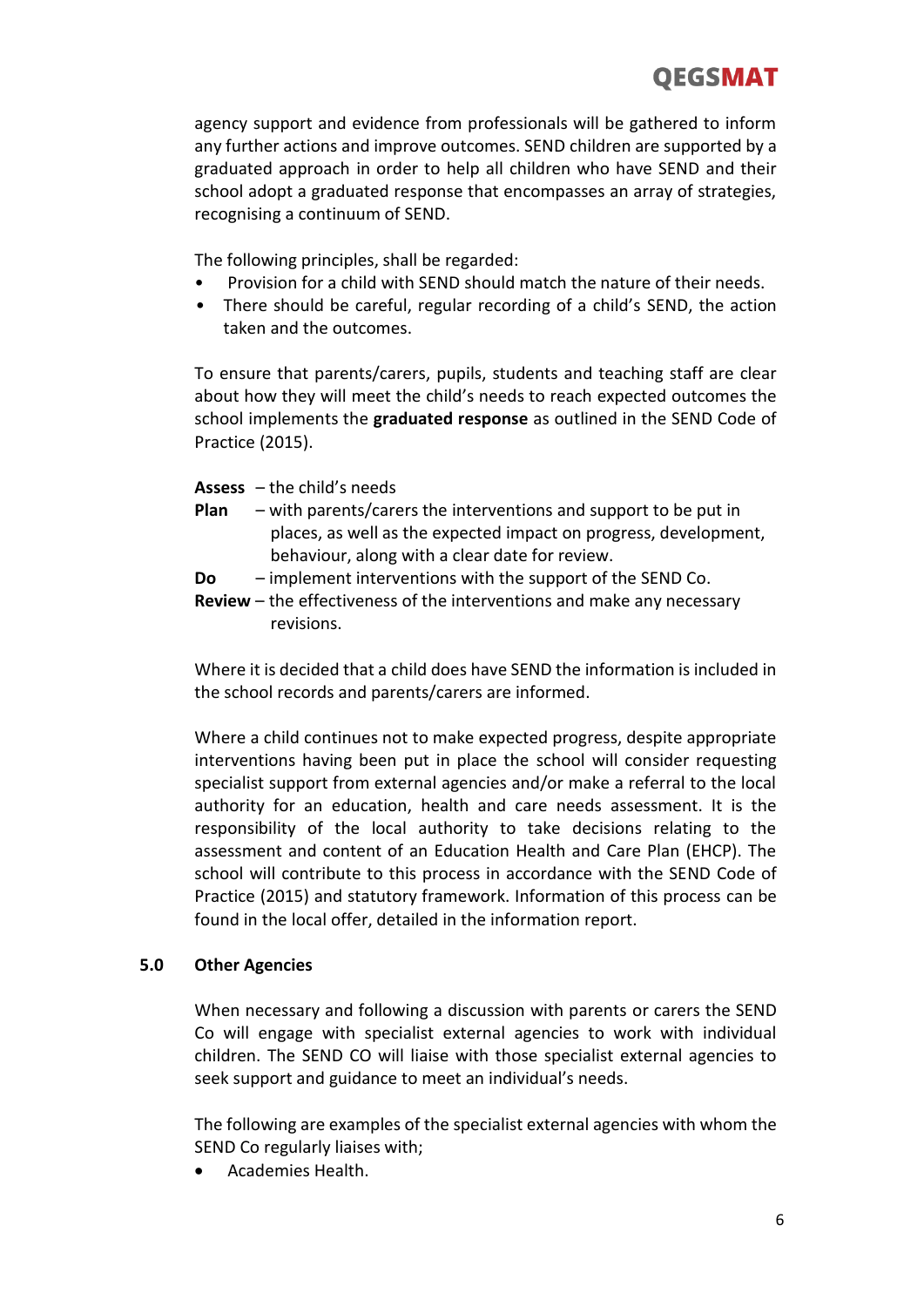## **QEGSMAT**

- Child and Adolescent Mental Health Services (CAMHS).
- Education Welfare Officer (EWO).
- **•** Specialist Teachers and Education Psychology Services (STEPS).
- **•** Community Paediatricians.
- Clinical Psychology.
- Connexion's advisors.
- Appropriate voluntary organisations.
- Occupational therapy.
- Physiotherapy.
- Social Care.
- Local offer.
- Speech and Language Therapists (SALT).
- Transport.

### **6.0 Information Report**

The school publishes, reviews and updates annually the SEND information report on their website. The Information report provides the details of how SEND needs are assessed, provided for and reviewed in consultation with parents, carers and other agencies, and details the local offer.

The report includes the specific school needs, training and expertise.

### **7.0 Accessibility**

The school website publishes a copy of the Accessibility Plan which shows how they currently provide reasonable adjustments and intend to improve accessibility for children with a disability in the following areas;

- Improving the physical environment.
- Making improvements in the provision of written information.
- Improving access to the curriculum.

### **8.0 Medical Needs**

Each school recognises that some children with medical conditions need support to access the curriculum including physical education and off-site visits. Children with medical conditions may have special educational needs and a disability. For children with medical needs this policy is applied in conjunction with the Supporting Children with Medical Conditions Policy.

### **9.0 Roles and responsibilities**

The Trust will be responsible for:

 Taking necessary steps to ensure that children with disabilities are not discriminated against, harassed or victimised, e.g. in line with the Trust's Equal Opportunities Policy.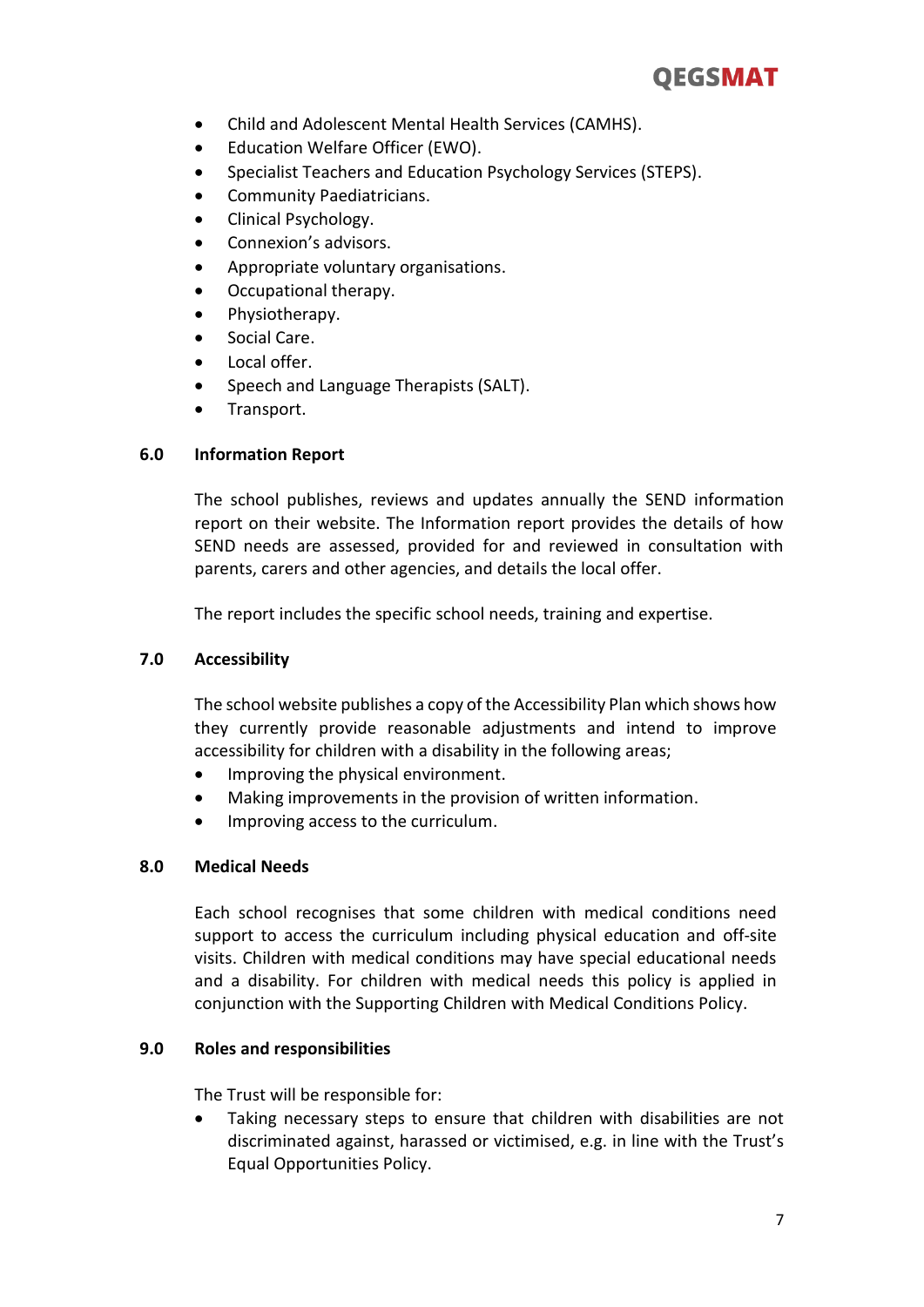

- Determining the Trusts' general policy.
- Meeting the core aims of this policy by achieving the following strategic and measurable objectives:
	- o To follow the graduated approach outlined in the DfE's 'Special educational needs and disability code of practice: 0 to 25 years'.
	- o To monitor the progress of all children to aid the earliest possible identification of SEND.

The governing board will be responsible for:

- Determining the approach to provision for children with SEND, establish the staffing and funding arrangements and maintain a general oversight of the schools' work.
- Appoint a SEND link Governor to take particular interest in and closely monitor the schools' work on behalf of the SEND children.

The headteacher will be responsible for:

- Ensuring that those who are teaching or working with children with SEND are aware of their needs and have arrangements in place to meet them.
- Ensuring that teachers monitor and review children's progress during the academic year.
- Cooperating with the LA during annual EHC plan reviews.
- Ensuring that the SEND Co has sufficient time and resources to carry out their functions.
- Providing the SEND Co with sufficient administrative support and time away from teaching to enable them to fulfil their responsibilities.
- Assisting the governing board in appointing a designated teacher for LAC, who will work closely with the SEND Co to ensure that the needs of the children are fully understood by relevant school staff.
- Regularly and carefully reviewing the quality of teaching for children at risk of underachievement, as a core part of the schools' performance management arrangements.
- Ensuring that procedures and policies for the day-to-day running of the school does not directly or indirectly discriminate against children with SEND.
- Ensuring that teachers understand the strategies to identify and support vulnerable children and have an established understanding of different types of SEND.
- Ensuring that children with SEND and their parents/carers are actively supported in contributing to needs assessments and developing and reviewing EHC plans.
- Establishing and maintaining a culture of high expectations and including children with SEND in all opportunities available to other pupils/students.
- Ensuring that the approach to the curriculum includes how it is made accessible for children with SEND.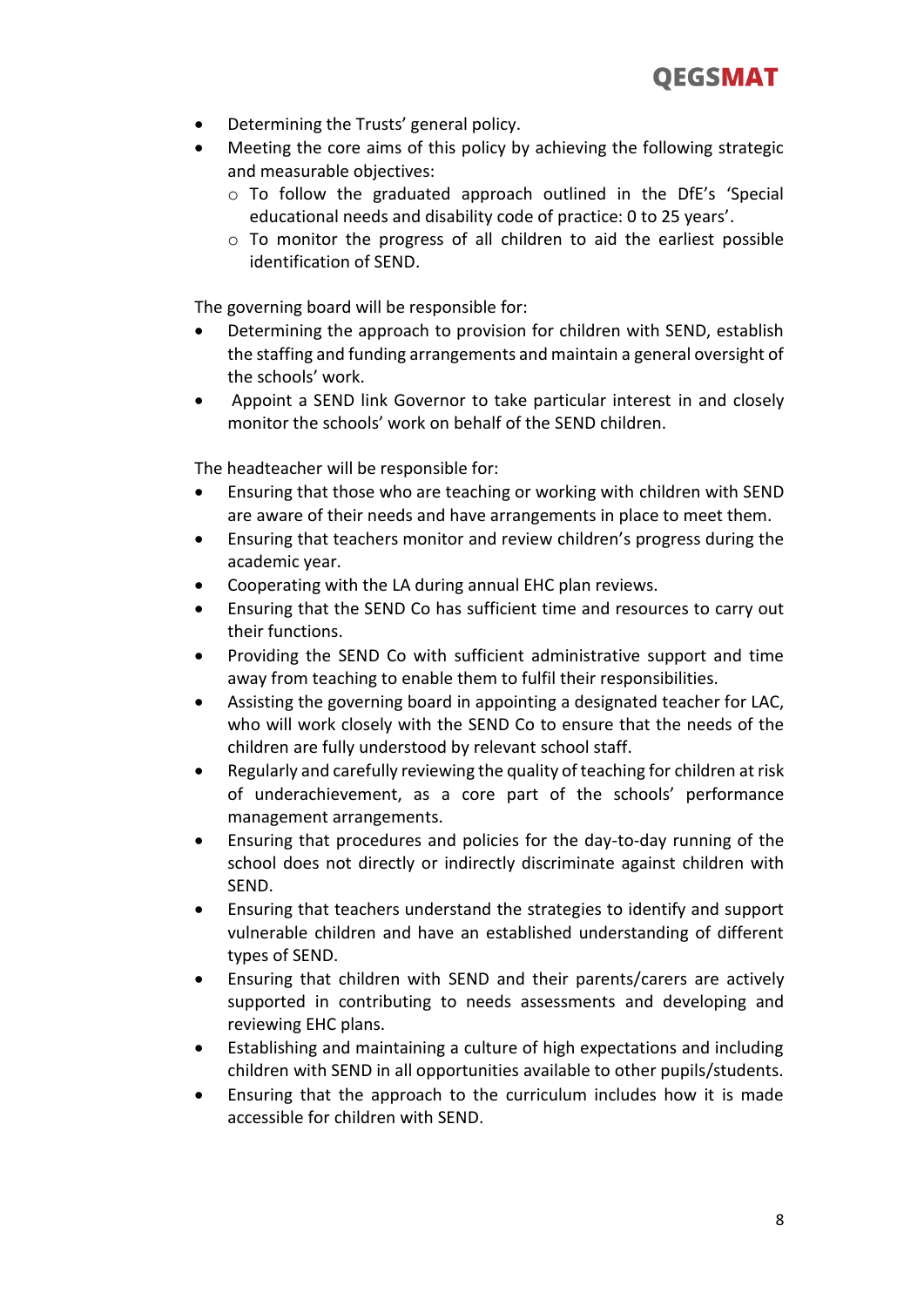- Consulting health and social care professionals, pupils, students, parents and carers to ensure the needs of children with medical conditions are effectively supported.
- Identifying any patterns in the identification of SEND within the school and comparing these with national data.
- Reporting to the governing board on the impact of SEND policies and procedures, including on children's' mental health and wellbeing.
- Ensuring that the SEND Co is provided with training, with an emphasis on mental health, on an annual basis.

The SEND Co will be responsible for:

- Collaborating with the governing board and headteacher, as part of the SLT, to determine the strategic development of the SEND provision in the school.
- Working with the relevant governors and headteacher to ensure that the school meets its responsibilities under the Equality Act 2010, regarding reasonable adjustments and access arrangements.
- The day-to-day operation and implementation of the SEND policy.
- Coordinating the specific provision made to support individual children with SEND, including those with EHC plans.
- Liaising with the relevant, designated teachers where LAC have SEND.
- Advising on a graduated approach to providing SEND support.
- Advising on the deployment of the schools delegated budget and other resources to meet children's needs effectively.
- Liaising with the parents/carers of children with SEND.
- Liaising with early years providers, other schools, educational psychologists, health and social care professionals, and independent or voluntary bodies, as required.
- Being a key point of contact for external agencies, especially the LA and LA support services.
- Liaising with the potential future providers of education to ensure that children and their parents/carers are informed about the options, and a smooth transition is planned.
- Providing professional guidance to colleagues and working closely with staff members, parents, carers and other agencies, including SEND charities.
- Being familiar with the provision in the local offer and being able to work with professionals who are providing a supporting role to the family.
- Ensuring, as far as possible, that children with SEND take part in activities run by the school, together with those who do not have SEND.
- Ensuring that the school keeps the records of all children with SEND up to date, in line with the Trust's Data Protection Policy.
- Informing the parents/carers of children with SEND, who do not have an EHC plan, that SEND provision is being made.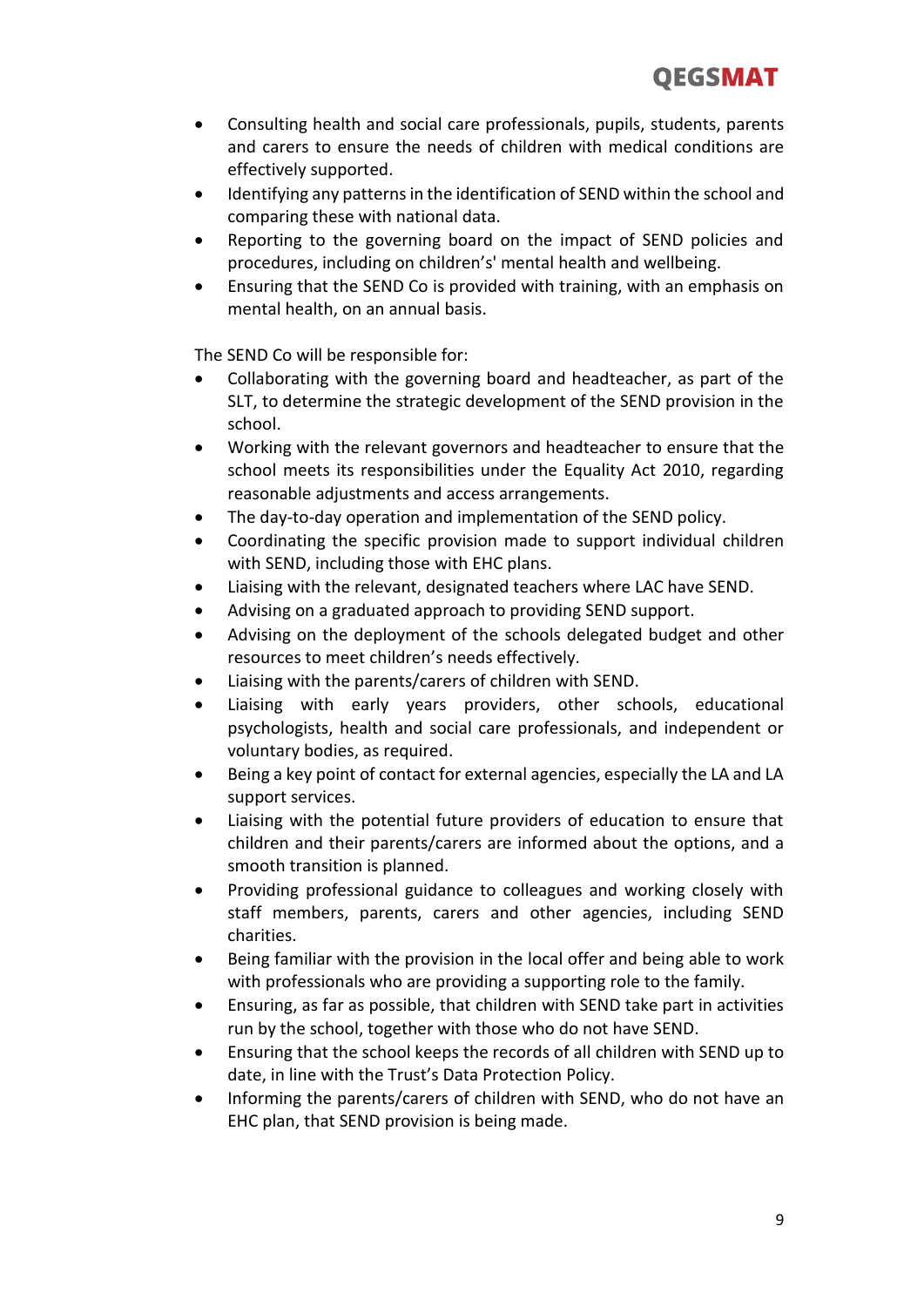- In collaboration with the headteacher, identifying any patterns in the identification of SEND within the school and comparing these with national data.
- Participating in training and CPD opportunities, some of which emphasise mental health to a greater extent.
- Providing training to relevant staff.
- Supporting teachers in the further assessment of a child's particular strengths and weaknesses and advising on effective implementation of support.
- Annually updating the information report and ensuring this is available to parents via the school website.

School Transfers/Transitions

- Smooth transition between year groups is important for all children. For children with SEND this process will be more disruptive. The SEND Co will plan in advance for these transitional points and ensure transition meets the needs of the child.
- For children with SEND joining the school the SEND Co will attend meetings at the current education setting to gather information such as assessments from external agencies, copies of EHCPs and medical needs etc., plan provision with parents/carers and arrange any necessary transition activities/opportunities. The SEND Co may assess the child to supplement transfer information. The SEND Co will ensure that all necessary information is recorded and shared with parents, carers and staff.
- When a child with SEND is transferring to another school the SEND Co will liaise with parents/carers, other agencies and the receiving school SEND Co. All relevant information will be sent to the receiving school within fifteen working days of the child enrolling at their new school.

Teachers will be responsible for:

- Planning and reviewing support for children with SEND on a graduated basis, in collaboration with parents, carers, SEND Co and, where appropriate, the children themselves.
- Setting high expectations for every child and aiming to teach them the full curriculum, whatever their prior attainment.
- Planning lessons to address potential areas of difficulty to ensure that there are no barriers to every child achieving.
- Ensuring every child with SEND is able to study the full national curriculum.
- Being accountable for the progress and development of the children in their class.
- Being aware of the needs, outcomes sought, and support provided to any children with SEND they are working with.